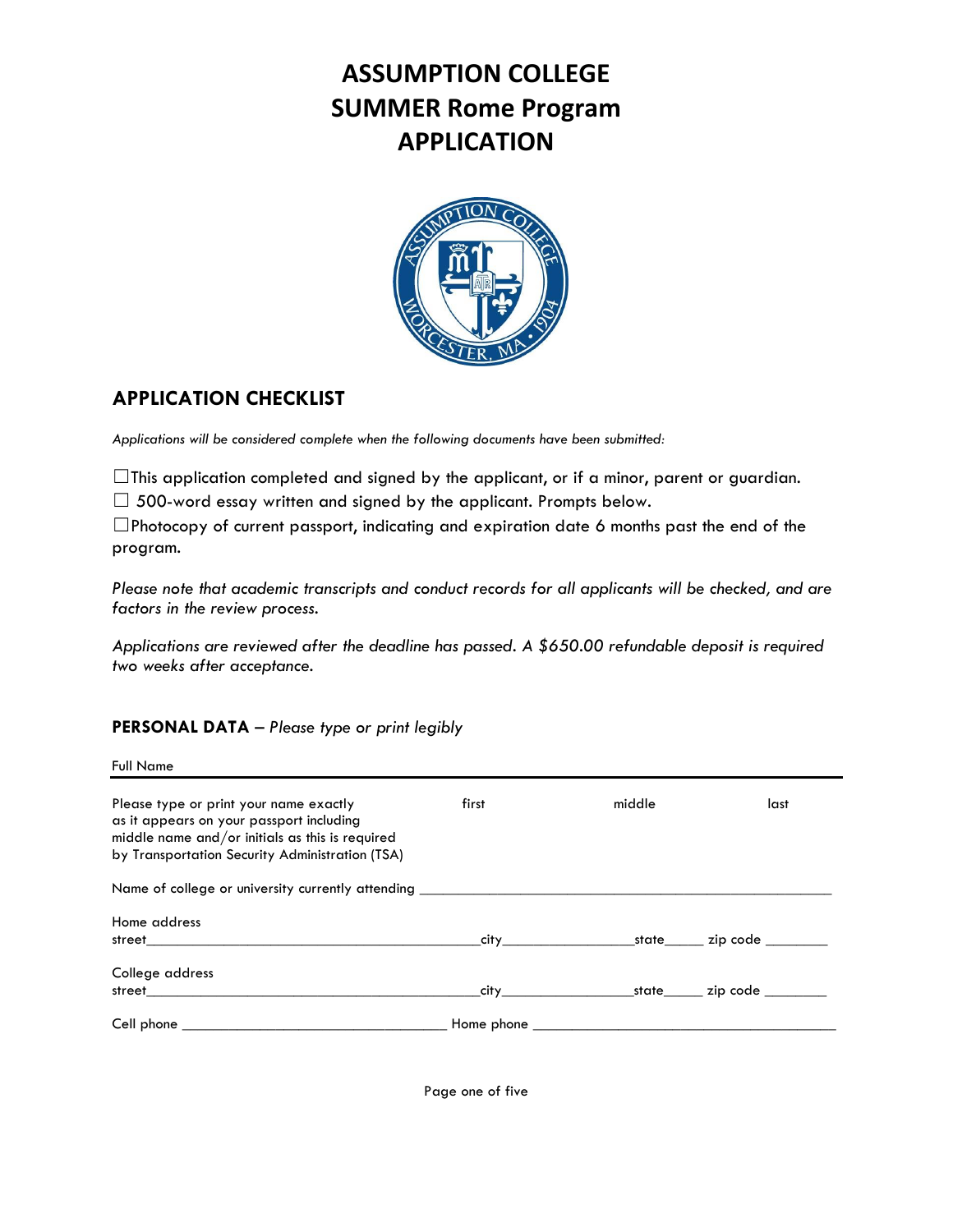#### **PERSONAL DATA, CONTINUED**

| Citizenship (Country)                                                                                                                                                                                                                | Passport # |  | <b>Expiration Date</b> |
|--------------------------------------------------------------------------------------------------------------------------------------------------------------------------------------------------------------------------------------|------------|--|------------------------|
| Parent's or Guardian's name <b>contrary and the contrary of the contrary of the contrary of the contrary of the contrary of the contrary of the contrary of the contrary of the contrary of the contrary of the contrary of the </b> |            |  |                        |
|                                                                                                                                                                                                                                      |            |  |                        |
|                                                                                                                                                                                                                                      |            |  |                        |
|                                                                                                                                                                                                                                      |            |  |                        |
| Emergency Contact, if different from above                                                                                                                                                                                           |            |  |                        |
|                                                                                                                                                                                                                                      |            |  |                        |
|                                                                                                                                                                                                                                      |            |  |                        |
|                                                                                                                                                                                                                                      |            |  |                        |
|                                                                                                                                                                                                                                      |            |  |                        |

## **ACADEMIC PLANNING**

 $\Box$  I have reviewed the course(s) on offer in Rome during summer session and discussed my plans to study with my academic advisor.

### **HOUSING PREFERENCE**

Every effort will be made to accommodate student requests for housing location and roommate selection, but the program maintains the prerogative to determine where students will be housed and with whom, based on overall enrollment in the program. Indicate top three choices, in order of preference in the box provided: 1st, 2nd, 3rd.

 $\Box$  Villino Dufault, double room, with (name preferred roommate)  $\Box$ 

☐ Villino Dufault, single room

Page two of five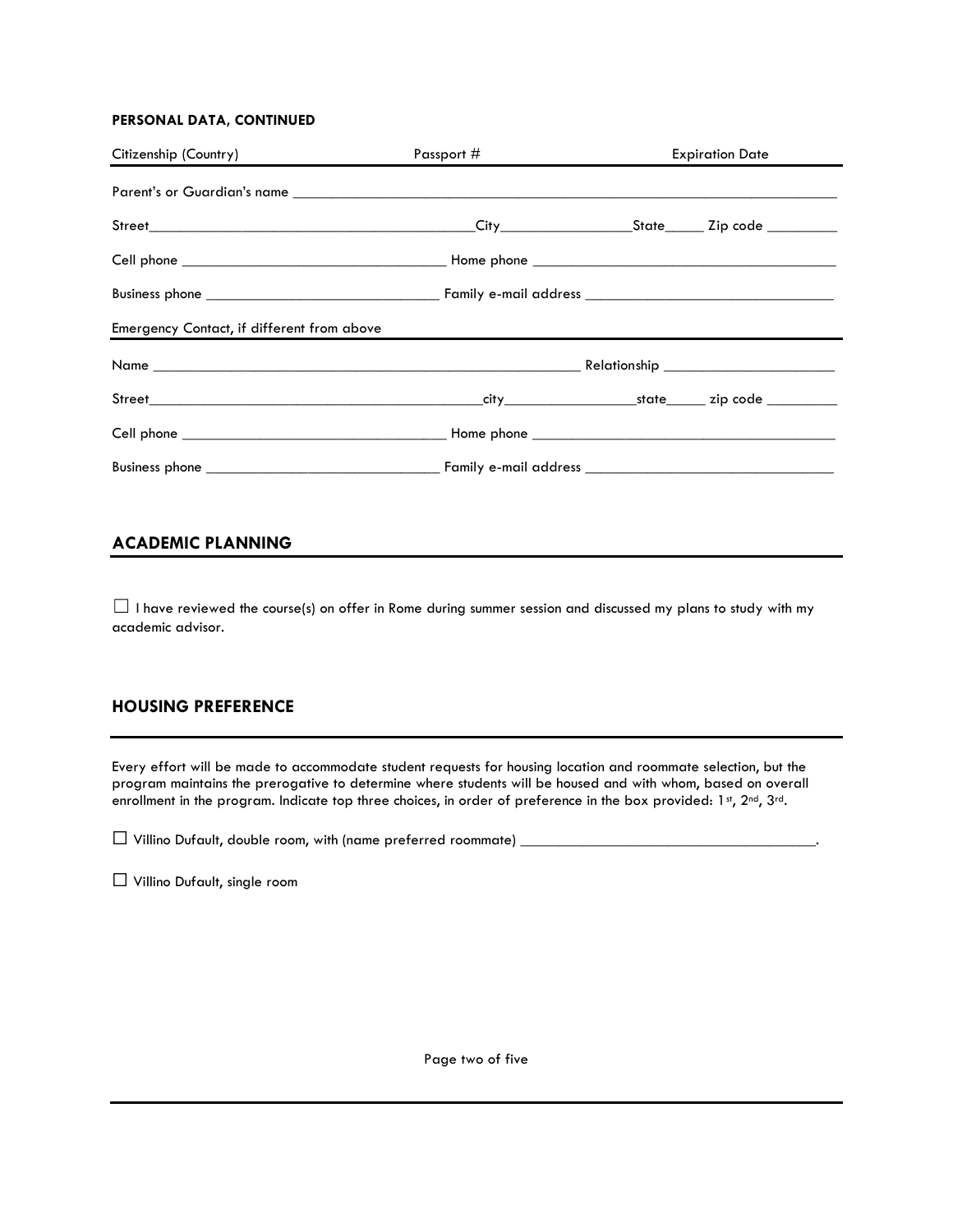#### **WELLNESS IN ROME --** *Please type or print legibly*

Do you have any special dietary needs? ☐ yes ☐ no If yes, please describe

Do you have any allergies or chronic ailments of which our Program Director should be aware? □ yes □ no If yes, please describe

Are you presently under treatment for any emotional matters?  $\Box$  yes  $\Box$  no If yes, please describe

Are you presently taking any prescription drugs on a regular basis?  $□$  yes  $□$  yes  $□$  no If yes, please describe

**TERMS OF PARTICIPATION**

Students must sign the application agreeing that this will comprise the agreement between Assumption College Summer Study in Rome and its students and parents/guardians.

I, \_\_\_\_\_\_\_\_\_\_\_\_\_\_\_\_\_\_\_\_\_\_\_\_\_\_\_\_\_\_\_\_\_\_\_\_\_\_\_\_\_\_\_\_\_\_\_\_\_\_\_\_\_\_\_\_\_\_\_\_\_\_\_\_\_\_\_\_\_\_\_\_\_\_\_\_\_, agree to fulfill all financial and academic obligations incurred while participating in any international education program, and I understand that failure to do so may affect my education abroad status and/or my status at Assumption College. I further understand and agree to the following conditions:

1. ADMISSION. I shall qualify for admission to the program by satisfying all educational requirements, including, but not limited to, payment of applicable tuition and fees.

2. RELEASE OF INFORMATION. I give permission to Assumption College to obtain and release information to my home institution or third party agency as is appropriate to my application and participation in an abroad program including: letters of recommendation, permanent academic, medical, and disciplinary records, and other similar records for the purposes of placement, participation, continuation or termination.

Page three of five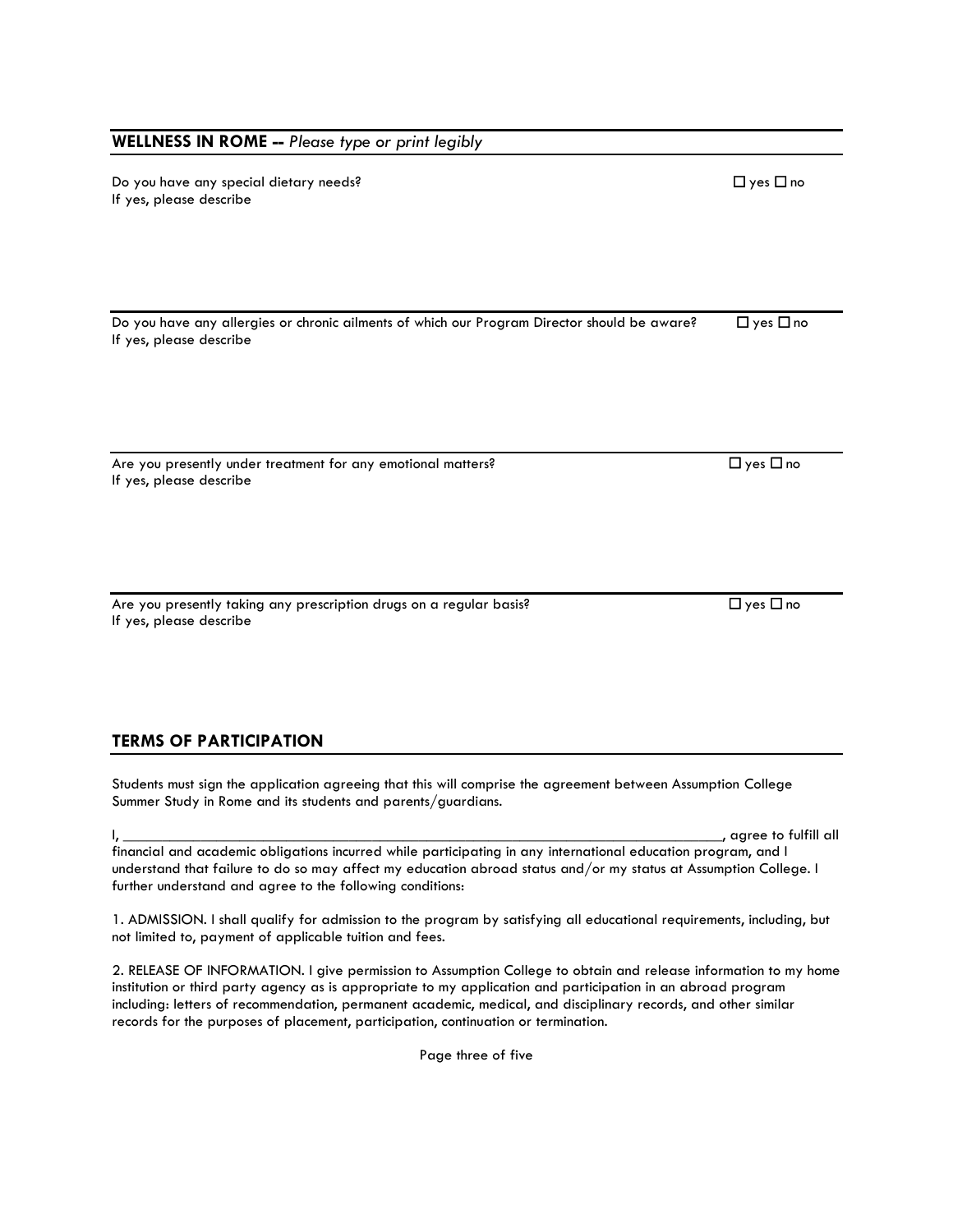3. ELIGIBILITY AND ACADEMIC PROGRESS. I understand that my participation in Assumption College's Summer Study in Rome is contingent on my maintaining all eligibility requirements prior to and during the period of the program. If eligibility is not maintained, Assumption College may terminate my participation in the program. I will enroll in the required number of credit hours and remain in good academic standing while participating in the program. I understand that failure to do so may jeopardize my participation as well as my academic record at Assumption College. I understand that course pre-requisites required by Assumption College must be met and that course registration is based on availability of offerings and cannot be guaranteed.

4. PERSONAL CONDUCT. I understand that Assumption College's Honor Code and Student Academic Honest Policy are in effect at the Rome campus, and all home AC rules, regulations and policies apply, both academic and social. I understand that Assumption College has the right to withdraw a student from a program at any time because of violation of such rules, disruptive behavior, academic reasons, or for conduct that could bring the College into disrepute or legal jeopardy. Such decisions will be final and no refund will be made. I will not hold the College liable for any claims incurred by reason of failure or refusal to conform to the requirements.

5. PROGRAM CHANGES. I understand and agree that any information about a particular program provided by Assumption College, while based on Assumption College's best information and belief, is descriptive only. Assumption College reserves the right to make changes in any published itinerary whenever, in Assumption College's judgment, conditions warrant, or if Assumption College deems it necessary for the comfort, convenience or safety of participants.

6. TRAVEL. I understand that I will be traveling during the program by various modes of transportation including, but not limited to, plane, train, bus or van. I release Assumption College, its employees, agents, trustees, and staff from any loss of property, injury or death during such travel.

7. MEDICAL TREATMENT. I agree that I am responsible for any medical treatment of any nature that I may require and I agree to accept all financial responsibility for such treatment.

8. INSURANCE COVERAGE. I understand that I am required to maintain adequate health, accident, disability, hospitalization, and travel insurance during the enrollment period and must provide documentation of insurance, which includes evacuation and repatriation coverage, to Assumption College prior to departure. I am responsible for filing and negotiating all insurance claims directly with my insurance company or companies.

9. RELEASE AND INDEMNIFICATION OF CLAIMS. In consideration for permitting me to participate in the above activity, I agree to release on behalf of myself, my heirs, representatives, executors, administrators, and assigns; Assumption College, its trustees, officers, agents and/or employees from any cause of action, claim(s) or demand(s) of any nature whatsoever which I, my heirs, representatives, executors, administrators, and assigns may now have, or have in the future against Assumption College, its trustees, officers, agents and/or employees (except to the extent the College is negligent) on account of personal injury(s), property damage, death, or accident of any kind, arising out of or in any way related to my participation in the above activity, whether participation is supervised or unsupervised. I also agree to indemnify and hold harmless Assumption College, its trustees, officers, agents and/or employees from any and all causes of action, claims, demands, losses or costs of any nature whatsoever (including but not limited to reasonable attorneys' fees and other litigation costs and expenses) arising out of my participation in the above activity.

10. LEGAL REPSONSIBILITIES. I understand that I must comply with the laws and appropriate cultural conduct of the countries I am visiting. I agree to conduct myself in a manner that will comply with the honor code of Assumption College. If I experience legal problems with any foreign nationals or governments, I will attend to the matter personally with my own personal funds. Assumption College does not guarantee what, if any, assistance it can provide under such circumstances.

11. TUITION, FEES, AND REFUNDS. I will pay all required tuition, fees, travel, housing, and meals charges as required and I understand that all program expenses and financial obligations are my responsibility. I understand that no refunds for program charges will be made after departure. Withdrawal, departure or dismissal from any program prior to its formal completion will result in forfeiting any deposit(s) and will require that I pay all costs incurred. I understand and agree that if I withdraw, depart or am dismissed after the program begins, I will not be eligible for any academic credits associated and may face disciplinary action from Assumption College.